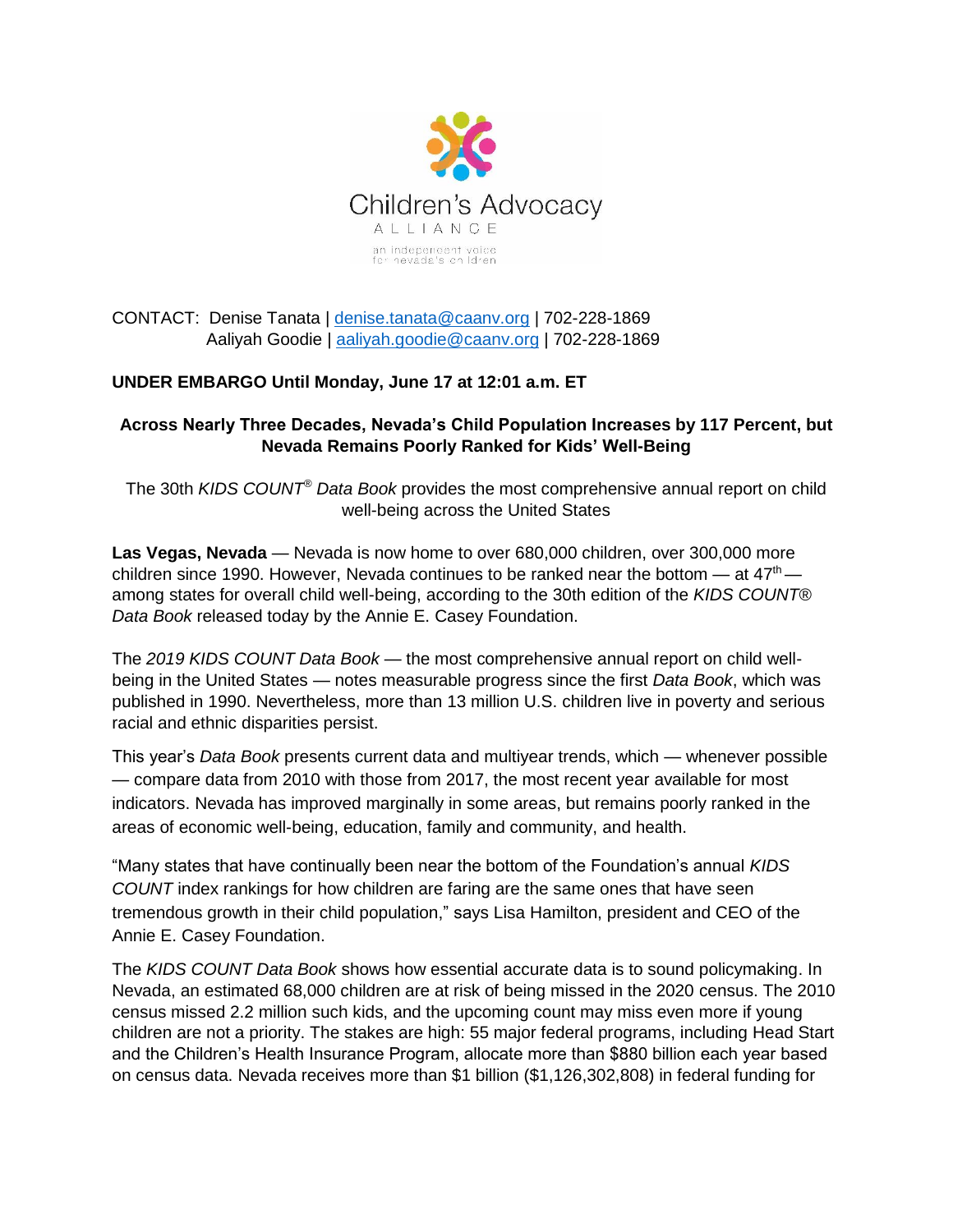these programs, which include Medicaid, SNAP and Head Start, based on a 2015 fiscal year report for the state.

The annual *KIDS COUNT Data Book* from the Annie E. Casey Foundation uses 16 indicators to rank each state across four domains — health, education, economic well-being, and family and community — as an assessment of child well-being. Nevada ranks:

- 41st in economic well-being. Nevada families have experienced progress in economic security with a 14 percent decrease in the percentage of children living in poverty compared to 2010. Nevada has also seen a decrease in children living in households that spend more than 30 percent of their income on housing, down 30 percent from 2010 to 2017.
- 47th in education. Nevada ranks 45th amogst states concerning children ages 3 and 4 not attending school with 63 percent of those children not attending; preschool attendance and early education continue to be rough spots in Nevada's education system. However, Nevada has improved in the percent of high school students graduating on time at 81 percent, a 19 percentage point increase since 2010.
- 42nd in the family and community domain. Teen birth rates are at an all-time low nationwide, and Nevada is seeing its lowest rate (22 births per 1,000 females ages 15 to 19) since 2010 when the rate was 39 births per 1,000 females ages 15 to 19. Nevada has also seen a slight decrease in children in families where the household head lacks a high school diploma at 17 percent, down from 22 percent in 2010.
- 46th in health. Nevada has been making progress insuring its children in the state, but fell short in 2017 with regard to the percentage of children who still lack health insurance: 8 percent, an increase from 2016 (7 percent). More investments in state programs are needed to reach the 58,000 children statewide who remain uninsured.

"The *KIDS COUNT* data shows that while we are making progress, it is slow and we are leaving too many children behind. Our investments have not kept pace with our growth, resulting in stagnant rankings," said Denise Tanata, Executive Director of the Children's Advocacy Alliance. "It is time that we take a strong look at what our children need and identify the resources to make that happen. We have three decades of data showing that what we have done in the past isn't enough. We cannot afford to let down another generation of Nevadans."

The Casey Foundation points to areas of tremendous improvement in children's lives nationally — including access to health care, decreased rates of teen childbearing and increased rates of high school graduation — and draws a direct line to policies that support this success. Especially as the child population is expanding, there are steps that policymakers should take to help all children thrive. The Casey Foundation calls on elected officials and representatives to:

• *Expand the programs that make and keep kids healthy.* For the sake of all children, regardless of their immigration status, states should expand access to Medicaid. Medicaid access was expanded in the Nevada in 2014, a big win for the state.